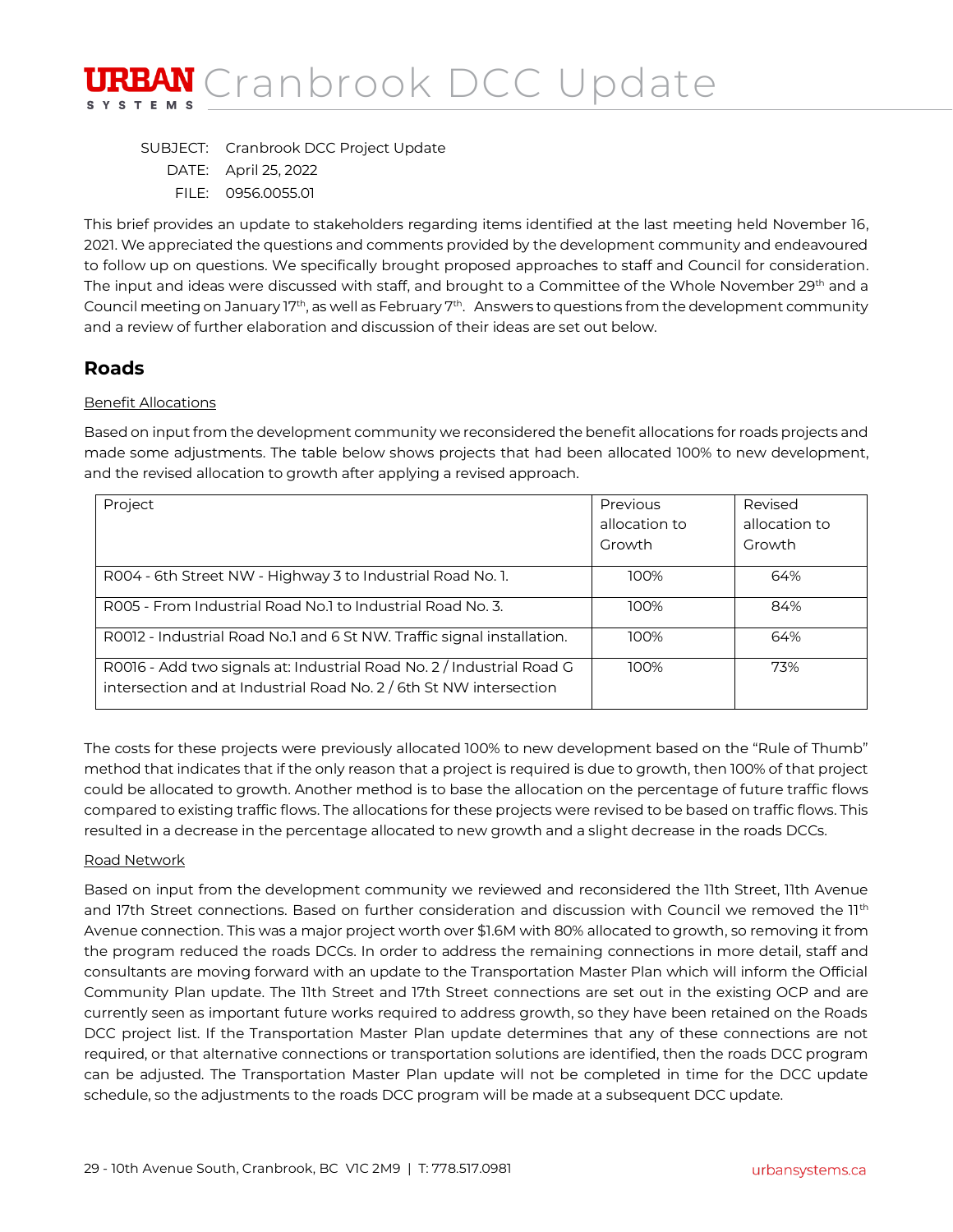DATE: April 25, 2022 FILE: 0956.0055.01 PAGE: 2 of 8 SUBJECT: Cranbrook DCC Project Update

#### Equivalency Factors

The development community questioned why the transportation impact for multi family development would be less than for single family when the City requires 2 parking spaces for both multifamily and single family. If both single family and multi family require parking for 2 cars, and own two cars, wouldn't the impact on transportation be same?

We reviewed the parking and equivalency factors for Transportation. The zoning bylaw requires two parking spaces for single family, two family, multifamily dwellings, and mobile home park dwellings, but the equivalency factors are based generally on the number of people per household, which influence the number of trips taken. A household with two cars and four people will generally drive more than a household with two cars and two people.

Based on Statistics Canada, the average household size in Cranbrook is 2.3 persons per household (pph). Statistics Canada does not show information on the number of persons per household for various densities, and in order to arrive at an average of 2.3 pph, the single detached homes need to be more than 2.3 pph and the multi family need to be less than 2.3 pph.

For Transportation we have assumed 2.5 pph for single family, 1.9 pph for medium density and 1.5 pph for high density. This results in the equivalency factor of 1.0 for low density. 0.76 for medium density and 0.60 for high density. The equivalency factors used in the Roads DCC calculations are set out in the table below.

| Land Use                          | Equivalency factor |
|-----------------------------------|--------------------|
| Low Density Residential           | 1.0000             |
| <b>Medium Density Residential</b> | 0.7600             |
| <b>High Density Residential</b>   | 0.6000             |
| Commercial                        | 0.0180             |
| Industrial                        | 0.0100             |
| Institutional                     | O 0120             |

These equivalency factors reflect the number of people in a household rather than the number of parking spaces required, and is consistent with transportation approaches and DCC calculations in other communities.

### **Water**

#### Benefit allocation for W002

The development community had a question regarding the benefit allocations for one project, 'W002 Transmission Main to Reservoir No. 1'. Since the other water projects were all allocated 30% to growth and 70% to existing, it seemed odd that this project was allocated 70% to growth and 30% to existing, and perhaps it was a typo.

We reviewed water modelling and flow data, and determined that for this project the 70% allocation to growth is correct. It is based on future flows compared to current flows. Other facilities such as reservoirs and disinfection facilities can be phased to address more incremental growth, but this major transmission line cannot be added to incrementally as growth occurs. Since the City is planning to dig up the line and install a new one, we want to ensue that it is sized to accommodate long term growth. Consequently, the portion of the project allocated to growth is higher than for the other water projects. The other water projects had 30% allocated to growth, but this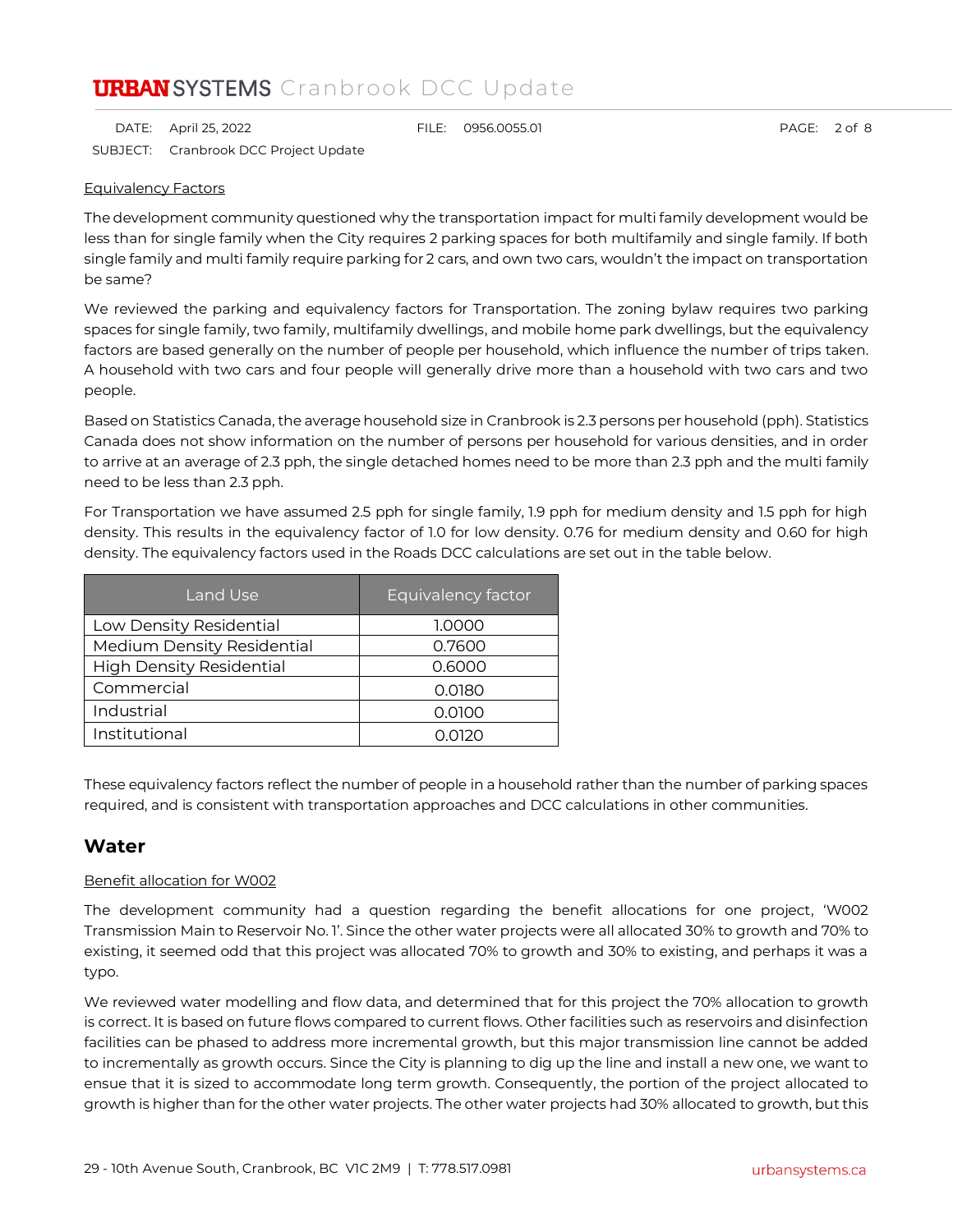DATE: April 25, 2022 FILE: 0956.0055.01 PAGE: 3 of 8

SUBJECT: Cranbrook DCC Project Update

water transmission line had 70% allocated to growth based on flows. The conclusion is that the 70% growth allocation is not a typo, but is supported by flow data.

#### Water Demands

The development community asked if the water demands considered reduced demands due to low flow fixtures and water conservation measures. The water demand projections were based on actual current per capita demands. An excerpt from the Water Supply Master Plan is set out below:

# 2.2. Per Capita Flows

Past water consumption data and the City's Subdivision and Development Servicing Bylaw (Bylaw) were considered when per capita flows were established. The City's bylaw identifies average day demand of 700 L/d/c. The past three years' worth of data (2017 to 2019) shows the City's actual per capita demand decreased from 745 L/d/c to 645 L/d/c. These per capita flows incorporate institutional/commercial/industrial (ICI) demands.

A recent update was completed to the City's Water Conservation Plan (See Appendix L). As noted, the City has made considerable progress through the use of Water Audits to reduce the unaccounted for water use from 33% in 2009 to 18% in 2018. The City considered embarking on a universal water meter program in 2011 however, a referendum was held and this was defeated. As such, the City has been focusing on metering institutional, commercial and industrial customers and conducting water audits where high flows were detected. The City has had success in reducing the winter base demand but has not had much success in reducing the summer irrigation demands. The recommendations from the Water Conservation are:

- · Implement a universal metering program and develop a consumption-based water rate system that promotes conservation;
- Complete annual leak detection monitoring and repair deficiencies;
- . Update the City's water use bylaw as required to ensure it remains effective at reducing water consumption;
- Continue to complete annual water audits; and,
- . Continue to monitor water supply and consumption data.

Given the resistance in the past to universal metering, we recommend that a metering strategy be developed in order to evaluate pathways towards increased water metering and see which pathways is most acceptable to the City. This could consider metering all new construction, continued focus on metering all ICI customers, and considering zone metering to supplement the source metering in place.

Based on the above and discussions with the City, an average day demand of 691 L/d/c was applied to growth. This value reflects the average of the last three years data for average day demand. The City records daily demands for their water system and ratio of 2.4 MDD: 1 ADD was used based on available data and aligns with the City's bylaw ratio of 2.43 MDD: 1 ADD. Peak hour demands are not recorded so the City's bylaw ratio of 1.5 PHD: 1 MDD ratio was used.

As the City continues to invest in water conservation measures, it may entirely be possible that demands will continue to decline and allow the timing for capital projects to in some cases, be postponed. As such, it is critical the regular monitoring of water use characteristics be continued and that updates to the plan be completed at least once every 5 years.

Council also reviewed and determined to add in water line service improvements to service future growth towards the North of Cranbrook, which impacted the rates slightly.

### **Sewer**

The development community asked if the sewer projects were all required due to growth, since some of the lines shown extended somewhat to the south, where growth might not be as significant. The sanitary sewer projects were reviewed and confirmed that these projects are required for growth through the sewer modelling. Council also reviewed and determined to add in oversizing costs for future sewer lines to service future growth towards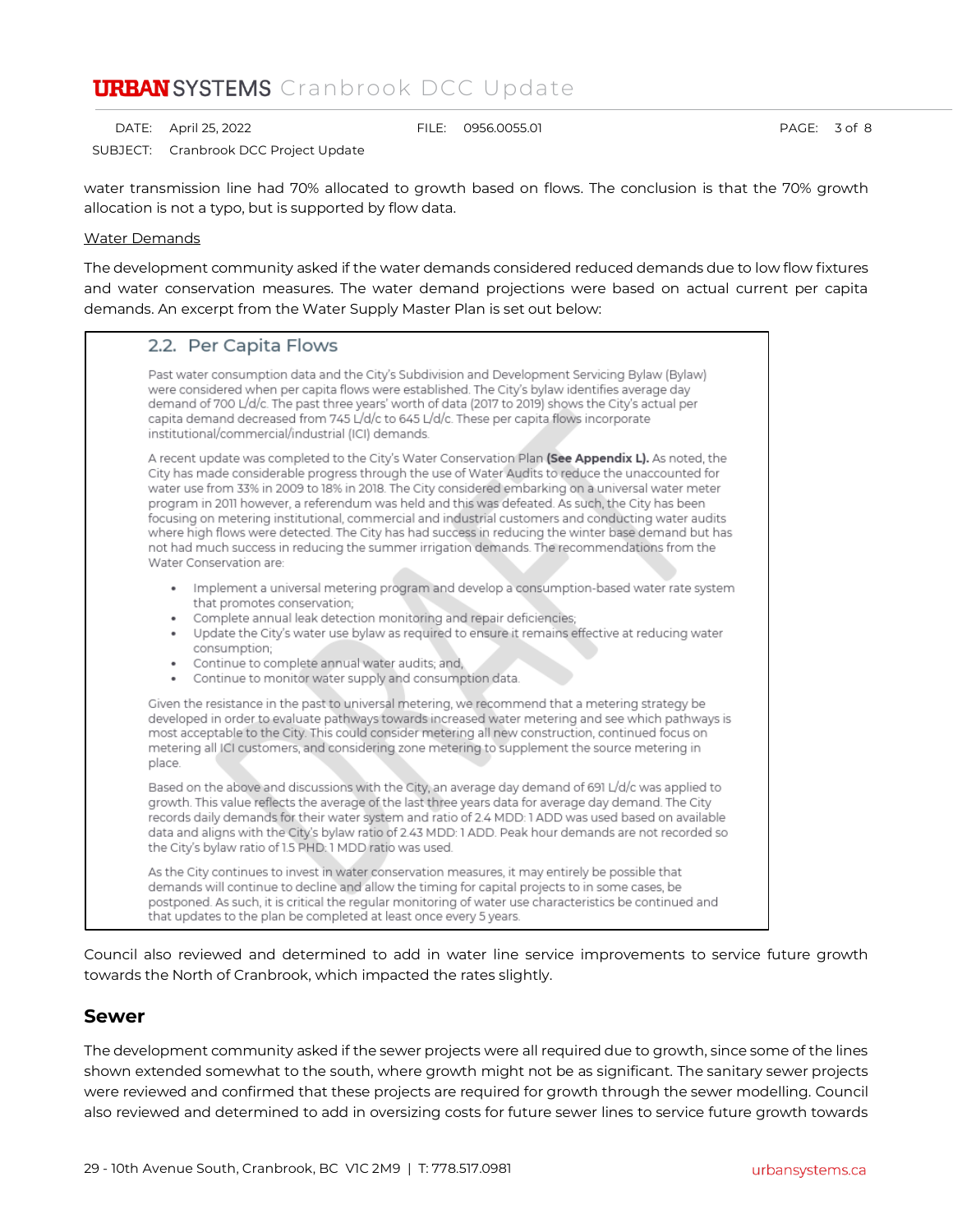DATE: April 25, 2022 FILE: 0956.0055.01 PAGE: 4 of 8 SUBJECT: Cranbrook DCC Project Update

the North of Cranbrook, which impacted the rates slightly.

### **Developing Parkland near Highland and Steeples School**

Developers asked how the City determined which parks were included for improvements, and questioned why improvements were not identified for parkland located near Highland Elementary School and near Steeples Elementary School. We investigated these park areas in more detail and noted that the reason these were not included was because parks by Highland and Steeples have school playgrounds nearby and improvements to these parks are not required within the time frame to serve growth. Other parks improvements were identified based on the Parks Master Plan and direction from City staff.

The photo below shows the playground at Highland School with the park in the background.



An arial view is shown below with Highlands school to the centre right and the park to the left.

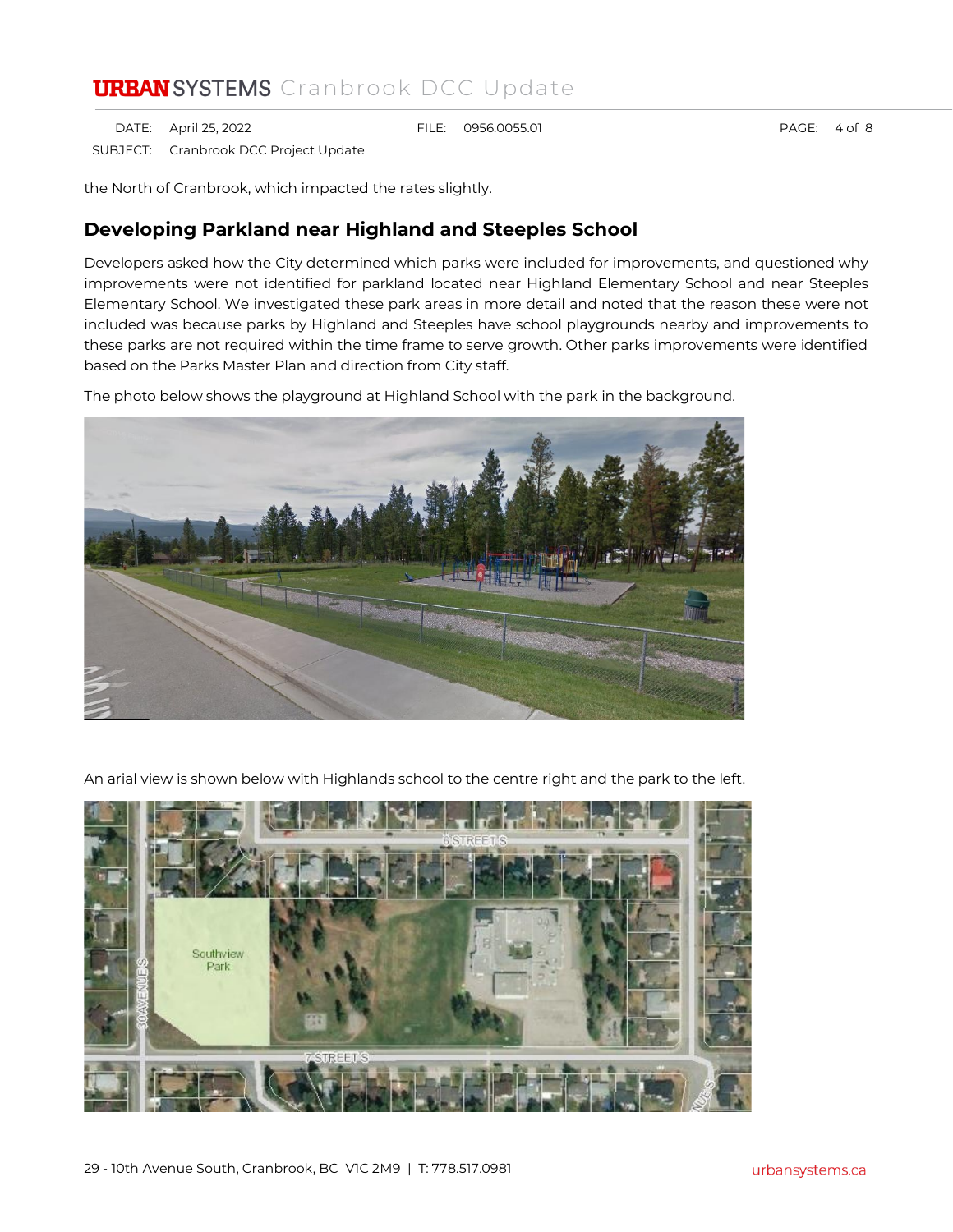DATE: April 25, 2022 FILE: 0956.0055.01 PAGE: 5 of 8 SUBJECT: Cranbrook DCC Project Update

An arial view is shown below with Steeples Elementary School just left of centre, and the park to the North of the School.



The photo below shows the parkland in the foreground with Steeples Elementary in the background.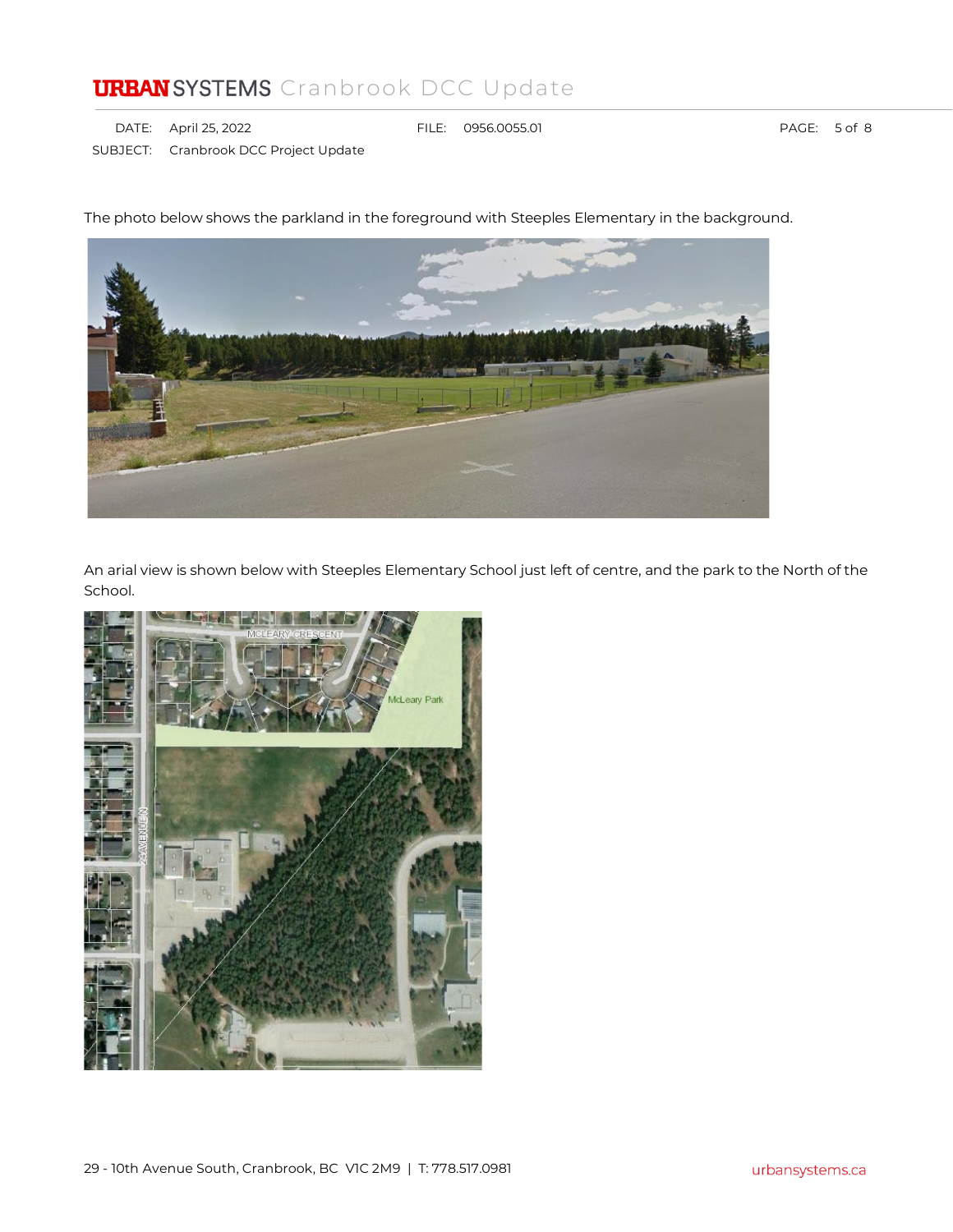DATE: April 25, 2022 FILE: 0956.0055.01 PAGE: 6 of 8 SUBJECT: Cranbrook DCC Project Update

We met with Council and recommended that the City does not need to include parks improvements near Highlands Elementary and Steeples Elementary school since playground facilities are located very nearby at the schools. Parks DCC funds would be better allocated to growth areas and to City parks that do not have existing facilities nearby. As a result, no additional parks improvements were added to the parks DCC program.

At a Council meeting on January 17th Council passed the following resolution:

*THAT Council direct staff and consultants not to include parks improvements in the Parks DCC Program on City owned parklands next to Highland Elementary School and Steeples Elementary School.*

### **Past Projects Constructed with DCC Funds**

The development community wanted to know which projects were constructed with DCC funds. Projects constructed using DCC funds include funds paid as oversizing rebates, and specific capital projects including the following:

- Widening 4<sup>th</sup> Ave south;
- Upgrades to Vitoria Avenue South;
- Sewer and water trunk Wildstone / Boulder Creek extension;
- Upgrades to Cobham Ave;
- Upgrades to 30th Ave N.;
- Storm Sewer Northwood estates extension;
- Brookview Storm Sewer discharge to Joseph Creek;
- Water main tie in 8<sup>th</sup> and 7<sup>th</sup> Avenue South;
- Water main East of Gordon Terrace school to 8<sup>th</sup> Avenue South;
- Water main Parkland School and Gordon Terrace School area;
- Planned McPhee and Theatre traffic signals to be funded by DCCs.

Over \$3.4 million were expended from DCC reserve funds on capital projects related to growth.

### **Waiving DCCs For Not-For-Profit Rental Housing**

Members of the development community asked about how the City addresses the DCCs waived for Not-For-Profit Rental Housing. Currently the City's DCC bylaw waives DCCs for "Not-For-Profit Rental Housing" as defined in the bylaw. This exemption was added to the bylaw in 2010. The City has waived DCCs for this type of housing in the past.

The Provincial DCC Best Practice Guide notes that in cases where the DCC is waived or reduced, the amount waived is to be entirely supported by the existing development, which is taken by the Ministry to mean that the City pays for the DCCs, usually with funds from existing taxpayers. These amounts can be deposited into the DCC reserve funds. However, the City investigated this further and determined that this is not a legal requirement, and the City has not deposited the waived amounts into the DCC reserve funds in the past.

The City has other options to address charges paid by Not-For-Profit rental housing such as providing grants or other forms of assistance or deciding not to provide assistance. The City can decide on a case by case basis rather than having wording in the DCC bylaw that may result in DCCs being waived when the City would like to use other approaches.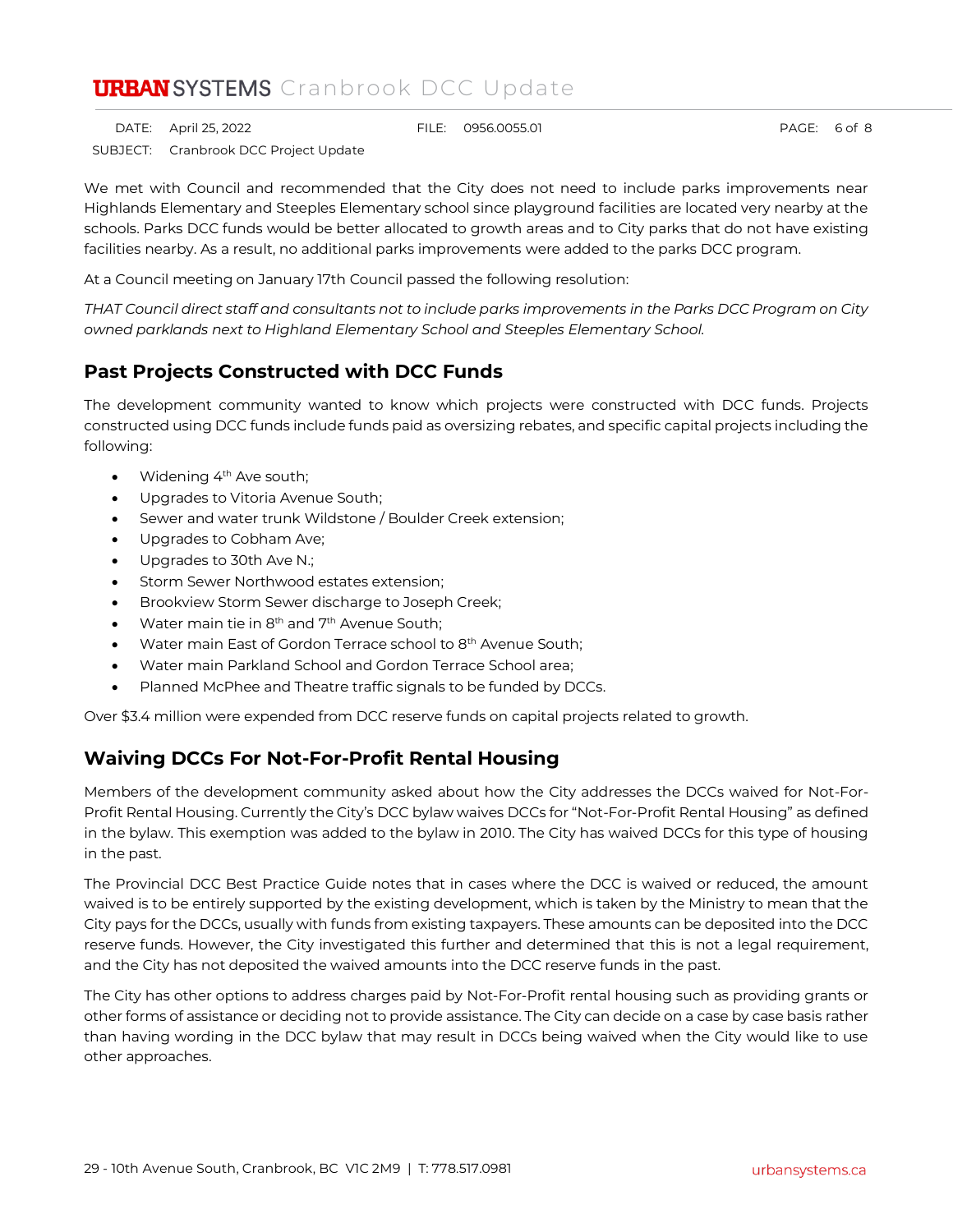DATE: April 25, 2022 FILE: 0956.0055.01 PAGE: 7 of 8

SUBJECT: Cranbrook DCC Project Update

Moving forward, the City will not include a DCC exemption to Not-For-Profit Rental Housing in the DCC bylaw. Council discussed this at a Committee of the Whole meeting on November 29th and at a Council meeting on January 17th. After discussion Council passed the following resolution:

*THAT Council direct staff and consultants to prepare a DCC bylaw that does not include a DCC exemption for "Not-For-Profit Rental Housing".*

## **Charging DCCs at Building Permit Rather Than Subdivision Stage**

Some members of the development community suggested that the City consider collecting Low Density (Single Family) Residential DCCs at the building permit stage rather than the subdivision stage. Currently the City collects DCCs for these types of developments at the Subdivision stage. The pros and cons of collecting low density residential DCCs at building permit instead of subdivision are set out in the table below.

#### **Pros And Cons of Collecting Low Density Residential DCCs At Building Permit Instead of Subdivision**

| <b>Pros</b>                                                                                                     | Cons                                                                                                                                             |
|-----------------------------------------------------------------------------------------------------------------|--------------------------------------------------------------------------------------------------------------------------------------------------|
| Good for subdivision developers who do not<br>need to include the DCCs in Lot costs                             | Not as good for home builders who need to pay<br>the DCCs                                                                                        |
| Avoids increases in Lot costs<br>Funds collected at the time when demand for                                    | Families who buy a lot and then want to build a<br>house may be surprised and concerned with the<br>City about the additional charge at building |
| services are created as homes are built<br>Allows for potential charges based on home<br>floor area, if desired | permit<br>The City needs to wait until homes are built before<br>collecting the DCC funds.                                                       |
|                                                                                                                 | Still results in increases to costs for completed<br>homes, whether the charge is imposed at<br>subdivision or building permit stage             |

This idea along with these Pros and Cons were presented to Council at a Committee of the Whole meeting on November 29<sup>th</sup> and at a Council meeting on January 17<sup>th</sup>. After discussion Council passed the following resolution:

*THAT Council direct staff and consultants to prepare a DCC bylaw that retains the current approach of charging Low Density Residential development DCCs at subdivision approval stage.*

### **Assist Factors**

Through the assist factor the City can pay a certain percentage of the costs allocated to new development. The assist factor is not based on technical information, rather it is a policy decision of Council to help pay for some of the costs associated with growth. With an assist factor the City and existing taxpayers are subsidizing or assisting with the costs that new development should pay.

Developers asked how the assist factors in the new DCC calculations compare to the assist factors in the proposed DCCs. The old DCC calculations combined the assist factors and benefit allocations, so it is not possible to determine the old assist factors separately. It might be useful, though, to compare the old combined assist and benefit allocations with the new combined assist and benefit allocations once the assist factors are phased in to be at the 1% assist level after 3 years.